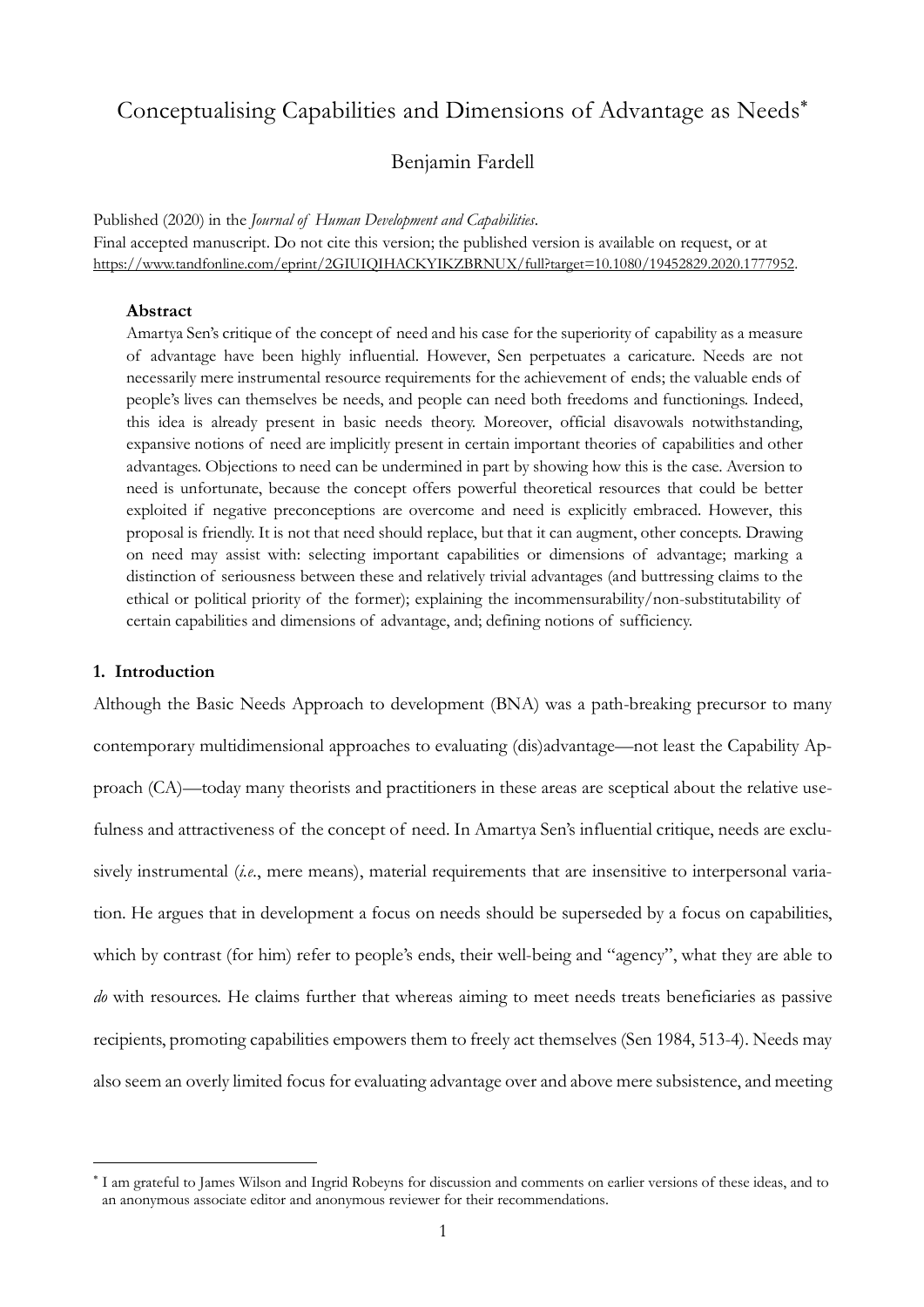them as an unattractively minimal socio-political objective (Goodin 1984, 624). However, this paper argues that it is a mistake to think that needs are necessarily instrumental, minimal, and inflexible. A person's needs can also include non-minimal, non-instrumentally valuable ends and freedoms; moreover, these may be particular to that particular person. Furthermore, that needs may have these features is demonstrated already in the unacknowledged use of the concept by those officially resistant to it. Other authors have also noted, in passing, that capability theorists rely on the concept of need more heavily than they acknowledge (Brock 2009; Boulanger 2011), and have offered penetrating rebuttals of charges against the Basic Needs Approach in particular (Reader 2006). However, here I mount a more general and detailed defence of the concept itself, and make clearer the ways its detractors in fact implicitly rely on it. I argue that some higher, finally valuable goods (as represented by the dimensions, capabilities, and functionings in some multidimensional approaches to evaluating (dis)advantage) already formally represent, and are thus apt to be explicitly described as, needs.

Although this proposal to some extent subverts needs-critics' own positions, it is intended as friendly. The argument is not at all that alternative concepts ought to supplant capabilities and other multidimensional constructs. Like other scholars proposing that capability theorists could benefit from taking a fresh look at the concept of need (O'Neill 2011; Robeyns 2017, 174-9), I argue that doing so could complement existing approaches. By making explicit and embracing already existing and potential connections with need, capabilities and other pluralist theorists can appropriate, for their own purposes, the powerful theoretical resources that need offers and more generic value concepts lack. I propose several specific ways drawing on the concept of need could be helpful. For the most part I focus on how it can inform the evaluation of well-being in particular, but there is also potential for it to play a conceptual role in other notions of advantage.

The following section focuses on the relations between capabilities and needs, beginning by deflecting certain criticisms of the BNA. To the extent that many other multidimensional approaches draw inspiration and normative rationale from the CA, often even constituting operationalisations of it (World Bank 2017, 135; cf. Alkire et al. 2015), these have wide relevance. Section 3 shows how needs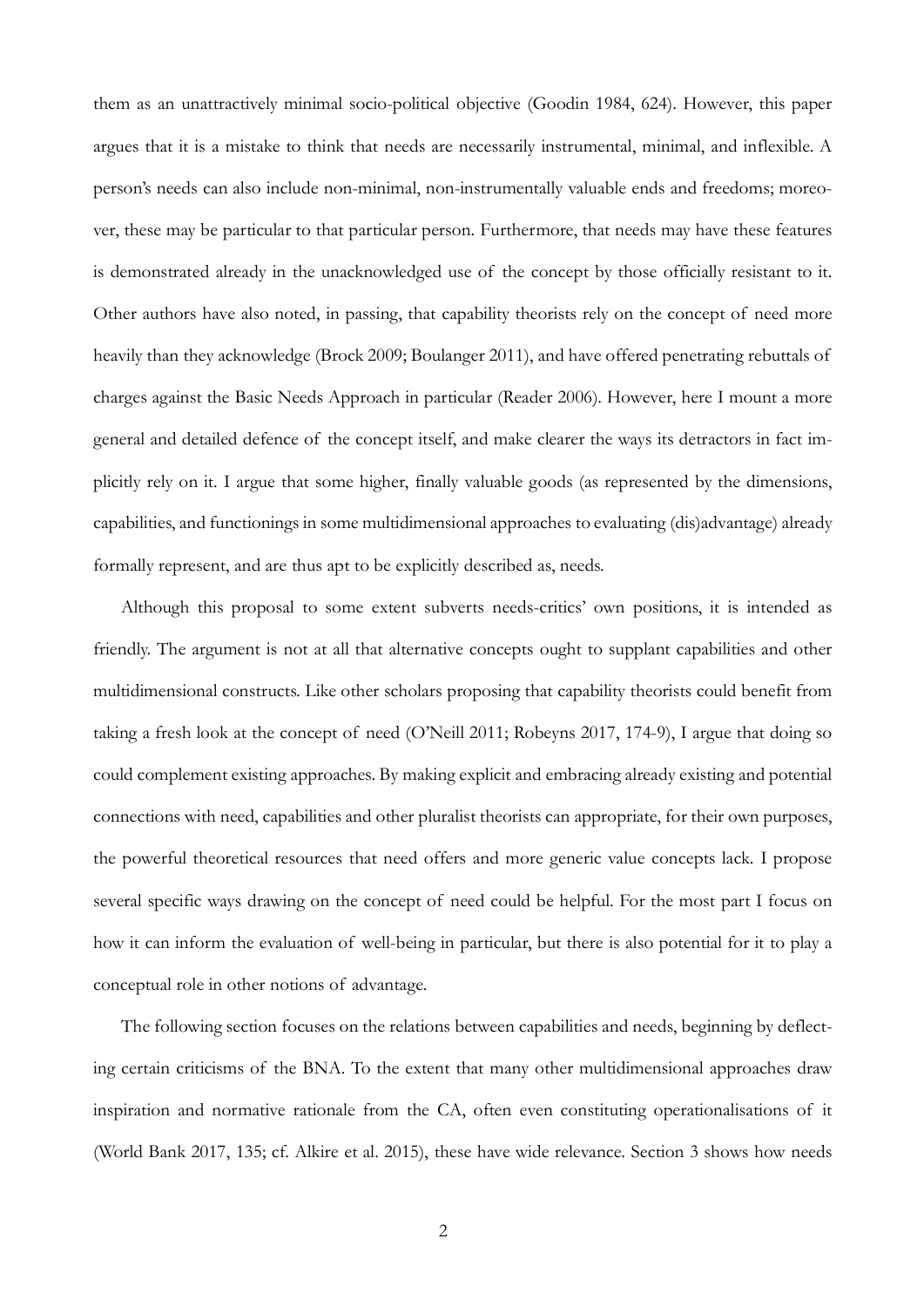are also implicitly operative in pluralist conceptions of well-being beyond the CA, and further demonstrates the flexibility needs may possess. Section 4 concludes by summarising the advantages explicitly adopting the concept of need offers.

#### **2. Capabilities and Needs**

I decompose Sen's complaint against needs into the following claims:

- (i) Need in the context of well-being, and related evaluations of "quality of life", is an exclusively instrumental relation that defines a relatively minimal level of attainment.
- (ii) A focus on needs cannot provide a sufficient role for freedom and human activity.
- (iii) Needs, defining material preconditions for human beings in general, are insensitive to differences in people's abilities to convert resources into pursuing their ends.

I rebut them in order; (i) and (ii) in this section, and (iii) in the section following.

The thought behind claim (i) is that need is a notion fundamentally ill-suited to describing final human goods. 'Needs' may be capable of describing preconditions for these, but not valuable functionings and capabilities themselves. To disprove this claim it is enough to examine the real nature of the BNA, rather than how Sen and others have inaccurately characterised it. The BNA appears in fact to have been home to at least two different understandings of 'basic needs'. Its main proponents admit that the needs aimed at in practice were indeed almost entirely instrumental and relatively minimal, and thus vulnerable to Sen's critique. The BNA was proposed as part of an urgent response to dire poverty in low-income countries that the then-prevailing GNP-growth development paradigm was failing to address, and from the start many of its theoretical priorities were pragmatic and technical, focused on application and delivery of material assets (Stewart 2006, 14; Streeten 1984, 976). For its leading theorists, however, 'basic' does not mean 'minimal', but, it appears, 'fundamental' in the sense of 'essential'– –essential to living a distinctively human life. Basic needs, for them, encompass all of the necessary conditions for living a "full life", where this includes "non-material" needs that are ends as well as material needs that are instrumental prerequisites for ends (Stewart 1985, 2-5; Streeten 1984, 974). As I interpret it, this full-life notion is possible because instrumental necessity is not the only, nor even the most significant, form of necessity in the domain of values. Another form is *constitutive necessity*, that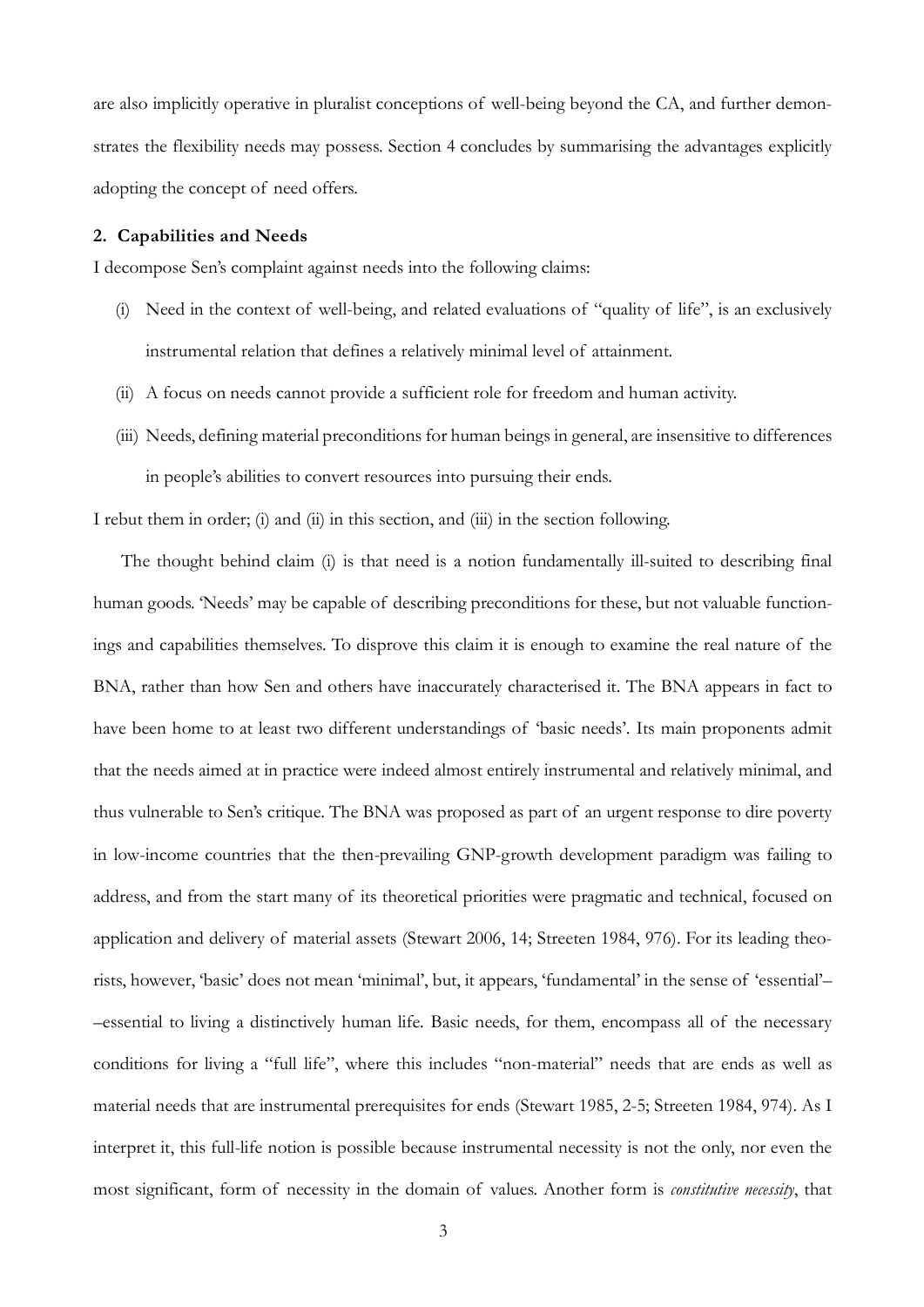something is a necessary part of some whole. Something is necessary in this sense if it, along with all other necessary parts of some whole, is required in order for that whole to exist. An account may hold that there are certain integral elements that no good life can do without, that is, which are constitutively necessary for well-being. This is a claim that there are things people need that are of final value: necessary, but not pursued for any further end beyond the good life *of which they are part*. BNA theorists freely admit that practice imperfectly reflected theory, and that its conceptual foundations are underdeveloped relative to the CA (Stewart 2006, 18; Streeten 1984, 976). It is nevertheless fairly clear that, as BNA theorist Frances Stewart writes,

In its reductionist form, the capability approach is very similar to the BNA: the objective of enhancing what people can be or do (a person's capabilities) is virtually identical with the full-life objective of the BNA; and in order to achieve this for the most deprived, a subset of basic capabilities has been identified. (Stewart 2006, 18)1

We see, then, that the "basic needs" of the BNA are not fully determinate, but rather open to different interpretations. The full-life interpretation is far from minimal, and embraces the final ends of life as well as the means to those.

Now consider the charge that conceptualising well-being, quality of life, or similar notions in terms of needs will leave too little room for freedom and activity. Sen's capability theory emphasises freedom and activity in two ways. One is how, as on all capability theories, freedom is built into the notion of a capability itself, which is a real ability to function in some way: to have a capability is to have the freedom to function or not function in that way.<sup>2</sup> The second way in which freedom is a part of Sen's capability theory is that a person's capabilities include not only freedoms to function that affect their well-being, but also what he calls their "agency goals"—that is, the goals people have to act on the world beyond themselves, deriving from their values more broadly (Sen, 2009, 287-9; Sen 1993, 35). For Sen, a person's well-being concerns only their personal state narrowly conceived, whereas their quality of life consists additionally in their achievement and/or capability to pursue their agency goals. Capabilities are able thus to exceed needs, on Sen's view, because needs (a) describe only things a person needs to possess, rather than what they do and are able to do with them, and (b) are limited to a person's well-being, not their "agency" (Sen 2009, 251-2). However, although it is possible to define a class of needs this way, it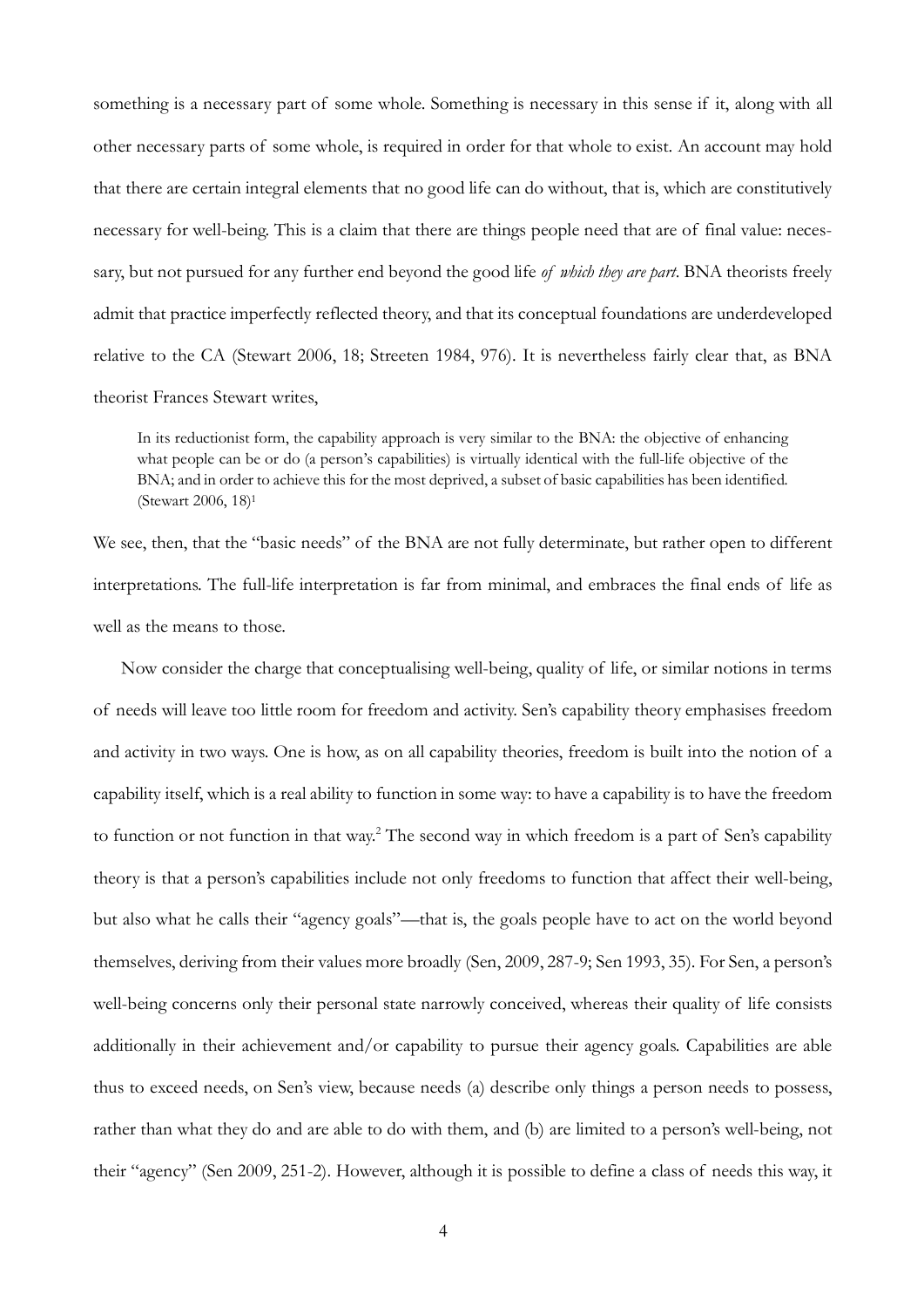is crucial to notice that, more generally, needs do not always or even usually refer to *having* things. In the living of their lives, people also need to *do* many things (possibly also to *be* certain kinds of person) (Wiggins 2005, 32; Max-Neef et al. 1989)––and these are not in general things anyone else can do on their behalf. If some active pursuits by the person themselves are necessary components of their living a full life—which Sen's own discussion of the importance of "agency" suggests is correct—then (by definition of "full life") those pursuits are among a person's needs. Thus contrary to Sen, conceptualising development in terms of needs need not mean treating people only as patients. On a needs account, too, development requires not only ensuring people have certain goods, but creating space in which they can do so; people need that space. This possibility is again evident in the BNA's actual conceptualisation. As Paul Streeten wrote, "The objective of a basic needs approach is to provide *opportunities* for the full development for the individual" (Streeten 1979, 136, my italics). It is true that certain formulations of the BNA are open to criticism concerning the way they seek to incorporate concern for freedom—for example, by including 'autonomy' as a separate dimension alongside other needs—where the criticism is that freedom should be a factor in each individual attainment as per the CA (Alkire 2002, 170). This may be a legitimate criticism of the design of specific BNA proposals. At issue for present purposes, however, is not whether any particular account is adequately developed either as a conceptualisation of needs or an approach to development. There is no conceptual requirement for needs to be formulated along the lines of any extant proposal (cf. Reader 2006, 345). The simple point here is that the concept of need is flexible. It can allow that besides needing to have, people can also need to do certain things, and it can even allow that people need the freedom to do certain things, that is, to have certain capabilities.

Some proponents of capabilities do already recognise, implicitly and explicitly to varying degrees, that some capabilities are needs—or, equivalently, that some needs are capabilities—, however little acknowledged this appears beyond the following statements. At least in this early characterisation, and notwithstanding his objections to the BNA, Sen explained that the concept of capability is an "interpretation of needs", and "a natural extension of [John] Rawls's concern with primary goods" (Sen 1980, 218).<sup>3</sup> (Where Rawls in turn held that primary goods are "citizens' needs", those things people "in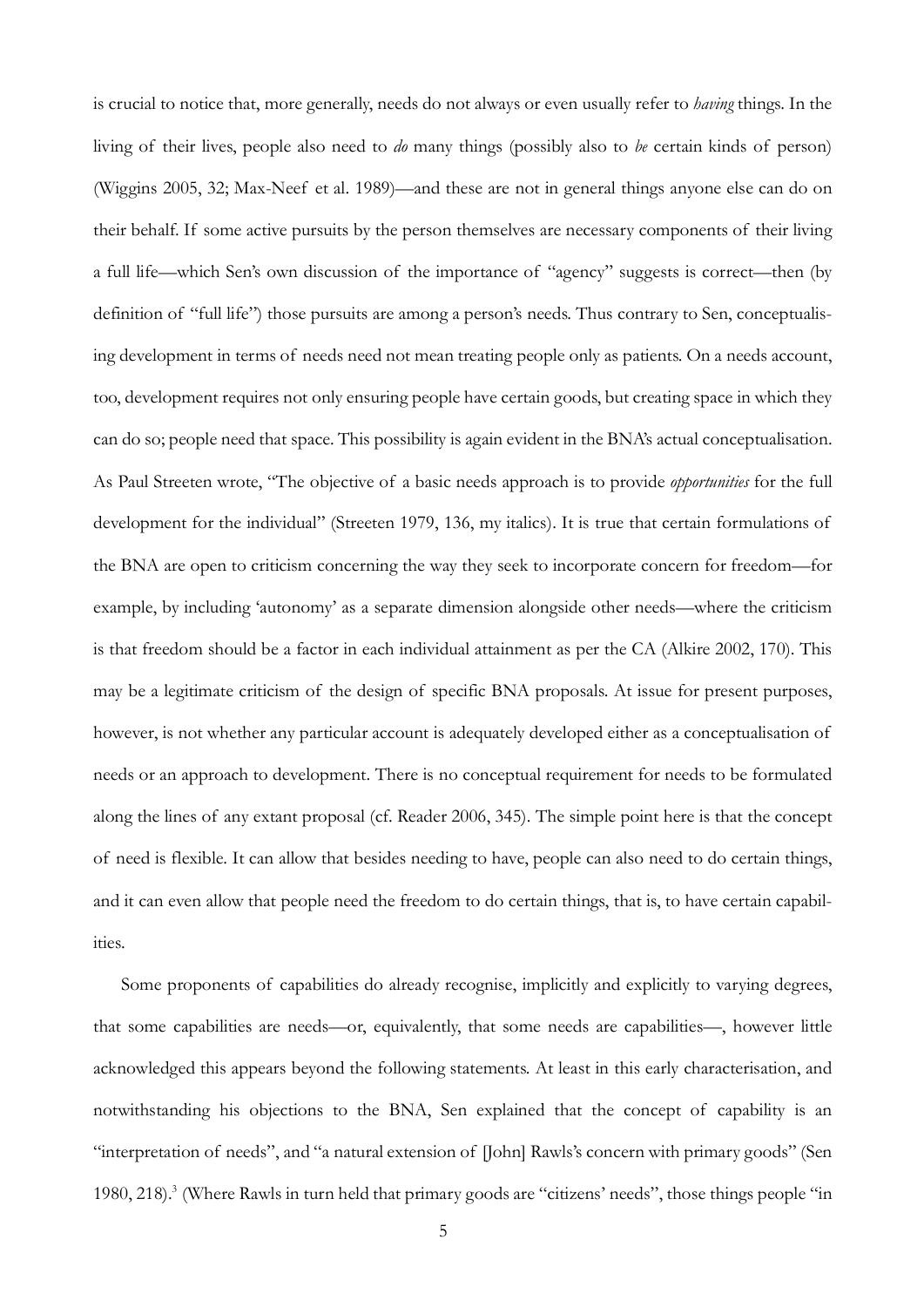general need as citizens in a just society" (Rawls 1982, 172-3, 183).<sup>4</sup>) Sabina Alkire has similarly characterised the CA as "framing needs in terms of human capabilities" (Alkire 2005, 248; cf. O'Neill 2011, 28). This is clearest where, parallel to basic needs (minimally construed), capability theorists have developed a notion of basic capabilities for the purposes of poverty evaluation. In that context, "'basic capabilities' refers to the real opportunity to avoid poverty or to meet or exceed a threshold of wellbeing" (Robeyns 2017, 95). Alkire in particular defines these not in terms of just any threshold but as retaining a tight link with basic needs. For her a basic capability is "a capability to enjoy a functioning that is defined at a general level and refers to a basic need, in other words a *capability to meet a basic need*" (Alkire 2002, 163). Yet as a matter of logic there is a tighter link than even this. If having some set of basic capabilities defines a threshold of what is *necessary* to avoid poverty (where these are already capabilities to meet basic needs), then it follows that these are capabilities that in the sense of "basic" here are things a person needs. In another place Alkire explicitly asserts this, albeit avoiding using the *term* 'need': they are "capabilities which are indispensable to human flourishing" (Alkire 2002, 166). Clearly, by convention in this domain the term 'basic needs' is reserved for *functionings* that are basic (in the minimal sense). But if both basic capabilities and functionings are needs, then it would be natural to redefine a person's basic needs as *comprising both basic capabilities and basic functionings*. We cannot easily wind back entrenched uses of terms, but if it were possible this proposal would more clearly regiment these concepts, also bringing into the open the legitimacy of using 'need' to refer to things other than what are conventionally designated basic needs.

Even more than this, as we saw in the case of the BNA as actually theorised by its proponents, needs can extend far beyond minimal attainments to include ends. If certain non-minimal capabilities are among the constitutively necessary elements of a good human life, then they *eo ipso* count as things a person needs in that sense. There is a point in a discussion of basic needs at which Sen does seem to acknowledge that basic needs might not yet be so fully specified as to exclude capabilities and valuable ends—even though by the end of that discussion he seems to have made his mind up that basic needs are only instrumental commodity requirements. He writes there that if finally valuable functionings and capabilities were included, a basic needs theory would look rather a lot like a capabilities theory (Sen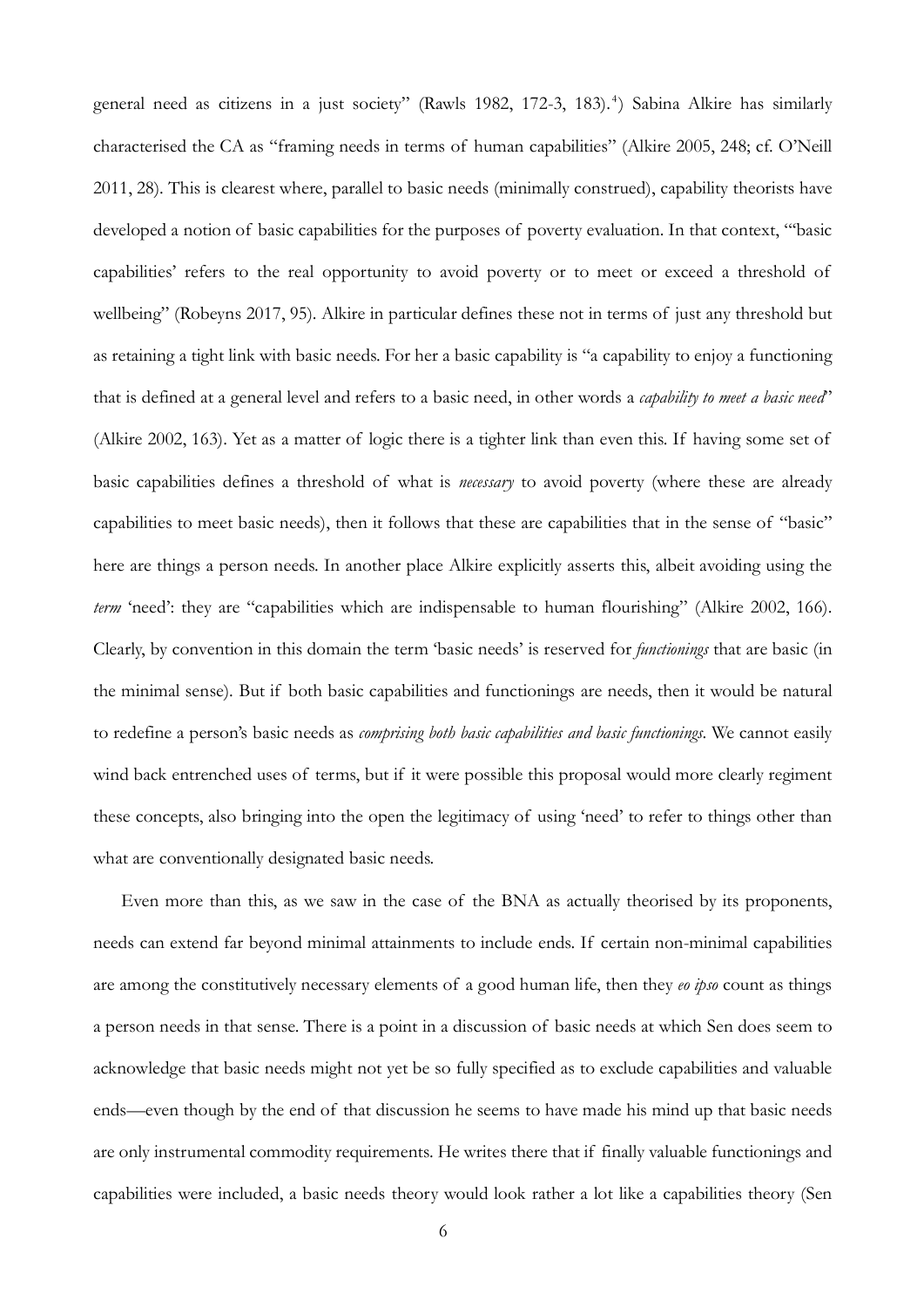1987, 25). That seems right. By the same token, however, it would also mean that that kind of capabilities theory already looks rather a lot like a theory of needs—an enriched account, compared to basic needs conceived in minimal, exclusively commodity terms, but a needs theory all the same. So we should give up the common prejudice that needs  $=$  minimally construed basic needs. Concepts of need (and even basic need) are, and should be recognised to be, more flexible than appears commonly supposed. Moreover, if we choose to reserve 'basic' for 'minimal' (unlike important BNA theorists, as we have seen), we should allow that people can have needs that are very much non-basic.<sup>5</sup>

None of this diminishes the concept of capability in any way.<sup>6</sup> It is a crucial insight of capability theory that real opportunities for attaining certain things can be important in their own right, in addition to actually securing those things. The concept of need does not supply this feature. Capability and need are discrete concepts, and their extensions only partially overlap. The point here is only that that intersection does exist and is important to recognise. Many capabilities are not needs, and many needs are not capabilities, but, whether they are designated so or not, *some* attainments constitute both capabilities and needs—necessary capabilities. In the context of well-being evaluation, they are those capabilities the possession of which is constitutively necessary for a good life. To call them needs is not to say that they are 'just' needs, since the concept of capability importantly distinguishes them from any other attainments also constitutively necessary for a person's good life that are only functionings or otherwise not capabilities. At the same, presumably there are other capabilities lying outside of the overlap: capabilities that improve well-being, for instance, but which a person could lack and still have a good life.<sup>7</sup> Consider pure pleasure, if there is such a thing. It might always be good for the person to have greater capability for pure pleasure, yet in order to have a good life they might only need such capability to some sufficient extent. Capabilities for enhanced pleasure beyond that threshold might be beneficial, but not constitute needs. I discuss possibly unnecessary capabilities and well-being components further in section 3.

Martha Nussbaum's theory of justice is a clear example of a theory that endorses the constitutive necessity for a good life of the capabilities it identifies, if not in so many words, thereby implicitly (also) constituting a theory of needs. Nussbaum lists ten "central capabilities" that "are important for each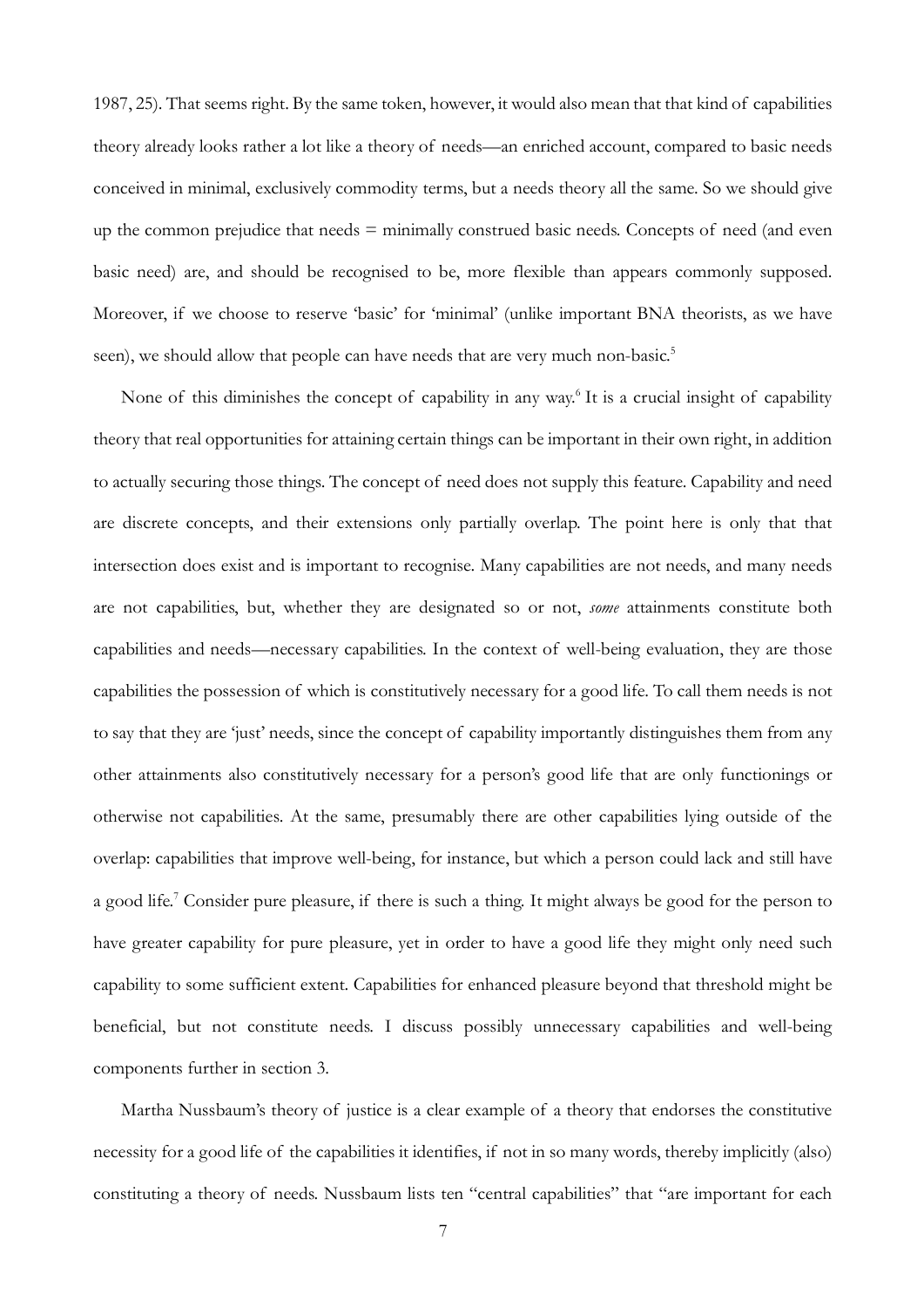and every citizen, in each and every nation, and each is to be treated as an end" (Nussbaum 2000, 78- 80, 6). They are "certain functionings [that] are particularly central in human life, in the sense that their presence or absence is typically understood to be a mark of the presence or absence of human life" (*ibid.*, 71-2). More specifically, they are such that "beneath a certain level of capability, in each area, a person has not been enabled to live in a truly human way"—"a life that is worthy of the dignity of the human being" (*ibid*., 74, 5). Nussbaum claims that every person has a right to these which "may not be infringed upon to pursue other types of social advantage" (*ibid*., 14). With Bernard Williams she agrees that which rights people have is determined by which features of well-being are especially important (*ibid.*, 97-8; Williams 1987, 100). Rights are an appropriate structure for protecting central capabilities because the latter are incommensurable, in the sense of non-substitutable: "each and every one of a plurality of [these] distinct goods is of central importance"; they are "separate" in a sense that entails that "[w]e cannot satisfy the need for one of them by giving a larger amount of another one" (Nussbaum 2000, 81). Given all this, the question arises: why stop short of saying explicitly that these are not only "important" and "central", but *necessary*? Indeed, if Nussbaum is right that some attainment of every capability/functioning is *required* in order to live a fully human life, then by the logic of 'requirement' her central capabilities constitute needs, whether she prefers to speak in those terms or not. That each and every central capability is necessary would furthermore be explanatory of why having one cannot generally serve as well as another. Necessity is just the abstract form of requirement that such non-equivalence logically entails: to say that nothing else will do as well as X just is to say that X is necessary; and if X is necessary, then nothing else will do as well, there is no substitute for it.

Marco Grix and Philip McKibbin have suggested that pluralist theories of well-being in general might indeed usefully be characterised as theories of which elements are needed for a good, distinctively human life. One advantage they see in this proposal is that it would meet the charge that the items on a list of plural well-being elements are arbitrary. That the items were all necessary for living well would explain which should be on the list (Grix and McKibbin 2015, 302). In Nussbaum's case, central capabilities' necessity would explain why people have a right specifically to those capabilities and not others that are not necessary and as such relatively trivial. An exemplary case of actually adopting this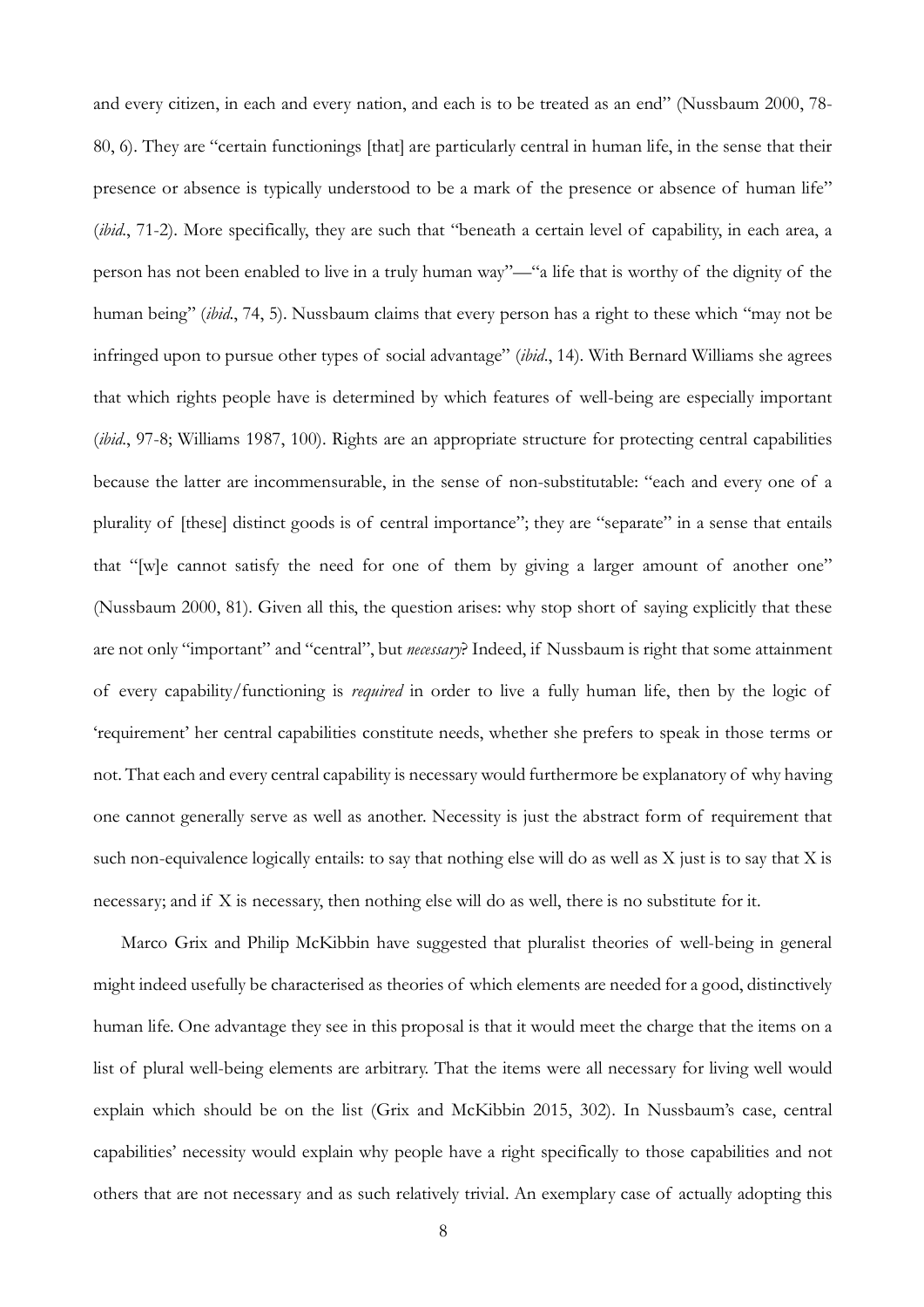approach, implicitly nevertheless, is Jonathan Wolff and Avner de-Shalit's study of disadvantage. Preferring albeit to refer to functionings rather than capabilities, Wolff and de-Shalit adapt Nussbaum's list (with two additions), and follow her in considering each functioning to be *required* for flourishing (Wolff and de-Shalit 2007, 41)—though, again, abstaining from explicitly employing the concept of need. With the intention of confirming their list they conducted interviews with a selected group of people with intimate experience of disadvantage (some suffering it, others working in welfare service provision and social policy), and in these we see them testing their list against precisely this criterion. Their interviewees' "first task was to name what they thought [are] the basic categories for *essential* functionings" (*ibid*., 188, my italics). One interviewee is even asked, "What do you think are the main necessities [for] one's well-being?" (*ibid*., 61n). So it is unclear why they are surprised when they remark, "It is interesting then that not everyone felt comfortable discussing categories of functionings, and that some interviewees settled more easily into 'basic need' talk" (*ibid*., 106). Both Wolff and de-Shalit and their interviewees continually turn to the language of need. Mostly, this language passes unacknowledged, just slipping in such as when Wolff and de-Shalit write that "some interviewees formulated a distinction between what is needed for a barely acceptable life, and what is needed for a good life" (*ibid*., 51). Where interviewees do not believe that some functioning on the proposed list is important, they often frame it as something they do not need, or explain that a life could be good without it (*e.g*., *ibid*., 53). Wolff and de-Shalit do entertain the idea that belonging is a need, as per Abraham Maslow's view that it is a psychological prerequisite for a feeling of self-worth, and they seem to endorse its spirit because they move on without rejecting it (*ibid*., 54; Maslow 1943). There is also a general emphasis on the interdependence of functionings, much of which concerns what is jointly necessary for which other things. For a last, especially revealing example:

What became clear in our initial discussions, and, as we shall see, even more so in the interviews, is that while it is true that in order to flourish as an individual one needs to have one's self-referring functionings developed and sustained—one needs to see that one gets things for oneself—it is equally true that one also needs to be a person who has feelings for others, and is able to express them in appropriate ways. Being able to care for others is part of being a person, at least under normal conditions, and therefore part of one's well-being. (Wolff and de-Shalit 2007, 46)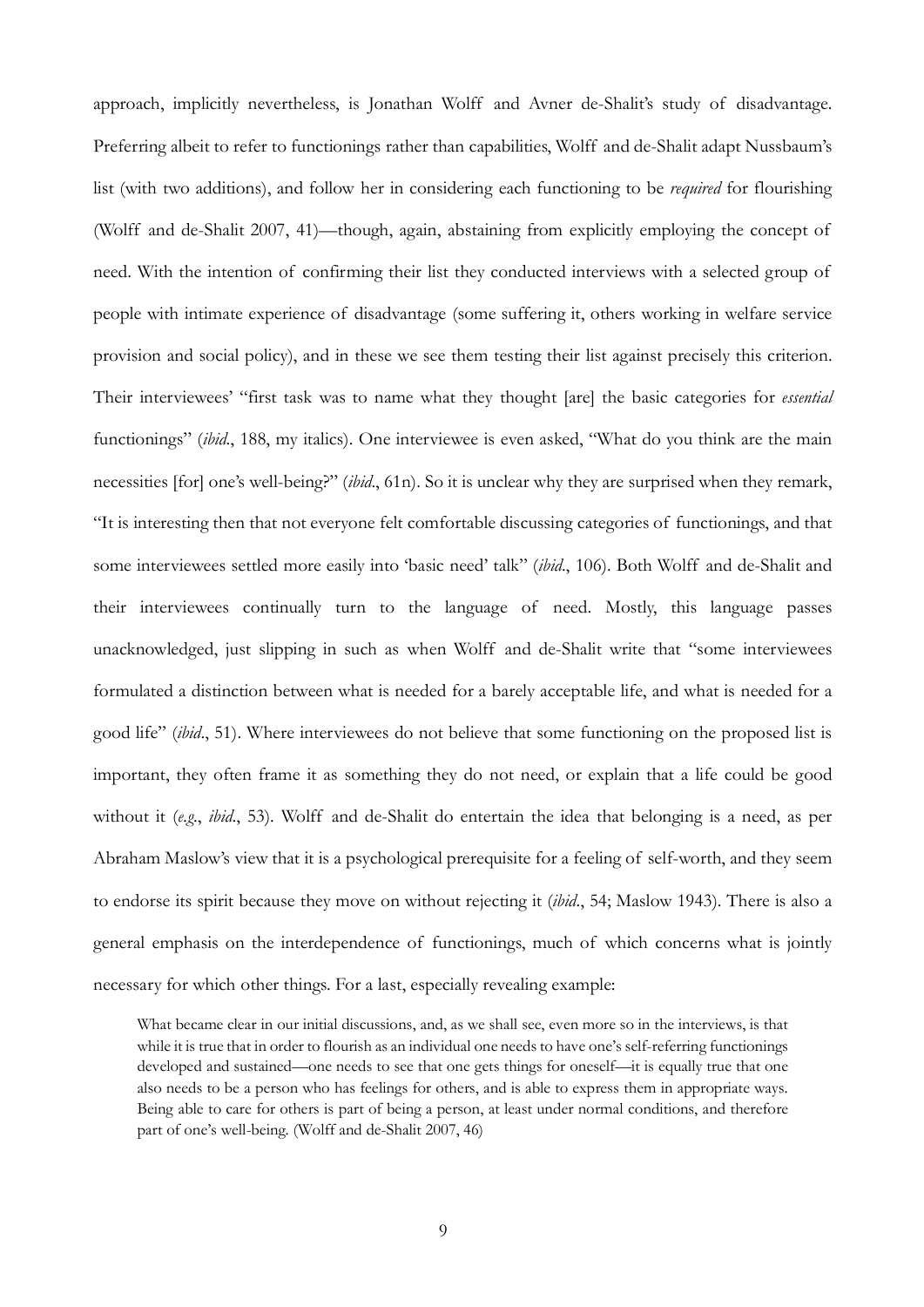Notice the appeal to constitutive necessity here. We can call these mere well-being functionings if Wolff and de-Shalit prefer, but if they are things that are necessary for a good life then they are *eo ipso* needs and we should not hesitate to designate theories of this kind in those terms.

#### **3. Must Every Dimension Be a Need?**

Unlike Nussbaum and Wolff and de-Shalit, Alkire, together with theorists such as James Griffin and Mozzafar Qizilbash, explicitly deny that every dimension they identify must be present to some extent in a person's life. Since, as I have suggested, that is a plausible condition a theory must meet in order to count as a needs theory, this strongly suggests that for all I have said so far their dimensions are not needs. Griffin and Qizilbash (who proposes applying Griffin's account to development) are also critical of basic needs, and furthermore view their plural dimensions (of "prudential value") as reducible to a single scale (Qizilbash 1996; Qizilbash 1998; Griffin 1986, ch. 3, 90), so it is especially unobvious in their cases. However, in this section I want to disturb this appearance by pointing out how their disavowals of needs are belied by other aspects of their own accounts. In the course of doing so, I show that although plural dimensions are not *necessarily* needs, it is harder to avoid making them count as such than it might seem, and that allowing them to count as needs even has advantages on these theorists' own terms.

## 3.1 Different People, Different Needs

Given how closely Qizilbash follows Griffin I treat the two together. On the face of it, their dimensions do not behave at all like needs. Griffin's list comprises a "profile of components of a valuable life", things which would make anyone's life go better if they had them, and these can ostensibly be traded off by how much "worth to one's life" they add (Griffin 1986, 114). Nevertheless, Griffin writes things like this:

Pleasure, accomplishment, autonomy, loving relationships are all valuable. A life with only one or two of them, even in large quantities, would not be the best life. (*ibid*., 70)

Although Griffin most often describes these "prudential values" only as "important", this here sounds very much like at least some of them are indispensable. Qizilbash also usually writes in terms of generic value, but he also makes revealing slips, such as when he refers to one value ("aspiration") as being "a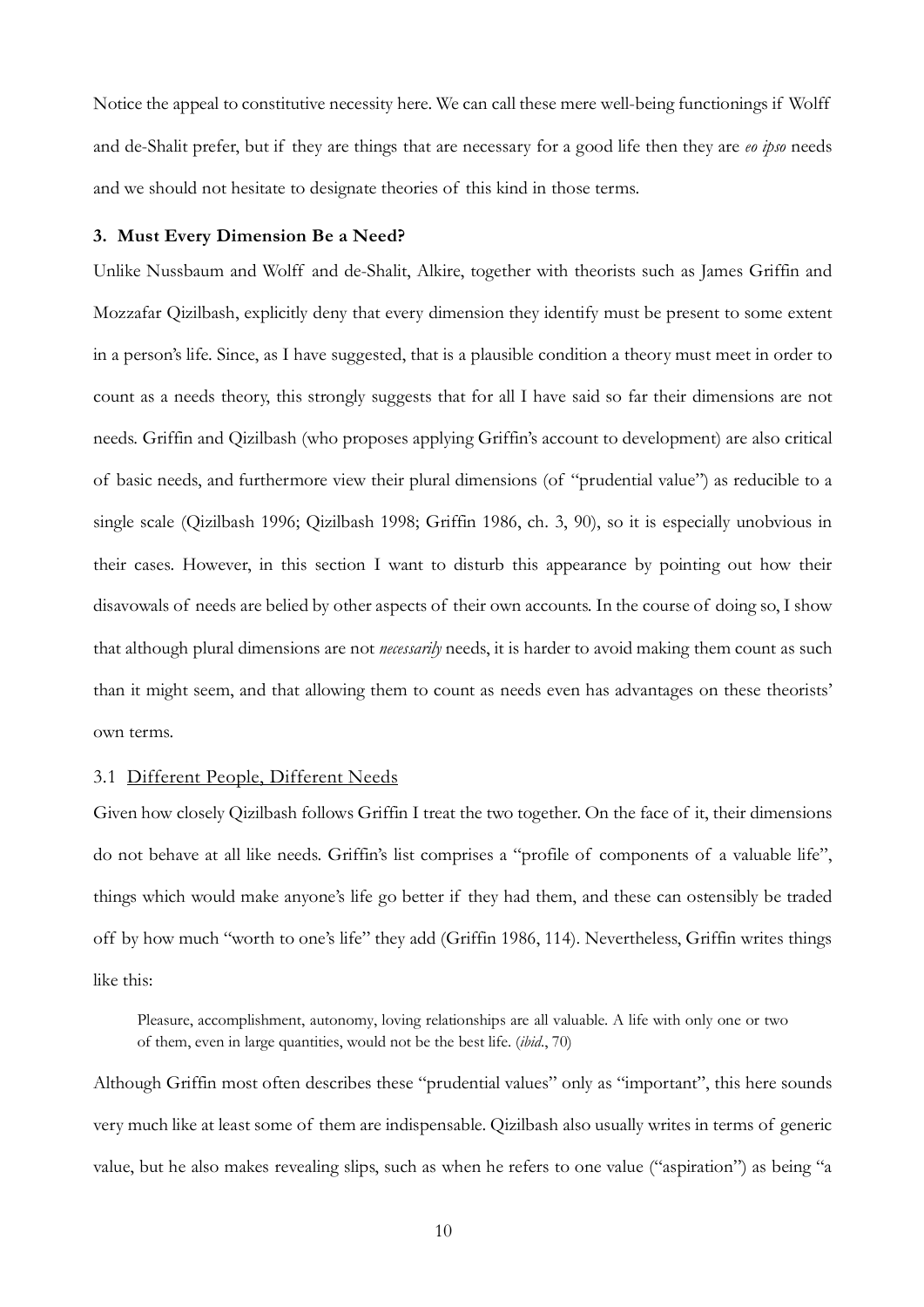necessary condition for the pursuit of the good", without which one is "deprived". He also argues that "we do not need a great deal of understanding: it is a basic understanding of ourselves and our world that makes our lives go better" (Qizilbash 1998, 68, 65). Presumably the implication is *not* that we do not need any understanding, but that we do need some (though only to a relatively minor extent). Among certain minor departures from Griffin, Qizilbash also includes basic needs on his list, although he makes much of renaming them "basic values"—for the reason that they are not necessarily to be prioritised over less basic values, which he takes to be a feature of basic needs (*ibid*., 66; cf. Griffin 1986, 45).

Griffin and Qizilbash's core motivation for denying that all dimensions are necessary is to allow for interpersonal variability. They object to basic needs and objective-list theories of well-being that are insensitive to personal differences. On the one hand, Griffin's and Qizilbash's prudential values are universal and objective, adding value to anyone's life if they have them, whatever their beliefs and attitudes may be. But on the other, how much worth they add varies from person to person. Since values can come into conflict, this also means

that there may be very special persons for whom any value on the list (say, accomplishment), though valuable for them as for everybody, conflicts enough with another value (say, freedom from anxiety) for it not, all things considered, to be valuable for them to have. (Griffin 1986, 33)

Qizilbash similarly allows that some person might give up everything besides "minimal nourishment, in order to achieve self-discipline", and that "that also could be a prudentially good life" (Qizilbash 1998, 67n). Even other theorists who endorse dimensional incommensurability, rejecting apparent cross-dimensional substitutability, allowed by Griffin's and Qizilbash's accounts, might also reject the idea that each dimension is a need on a similar basis. Non-substitutability across dimensions follows from necessity, it might be held, but perhaps the reverse does not hold: dimensions might be severally 'important', adding value to people's lives in ways that are somehow fundamentally essentially different, yet without each being a necessary part of anyone's. Alkire's account might appear to be an example of this position, as, similarly to Griffin's and Qizilbash's view in this respect, it "allows for the possibility that individuals may be 'flourishing' even if one or more dimensions is not valued or present very much in their lives and commitments" (Alkire 2002, 53, 165).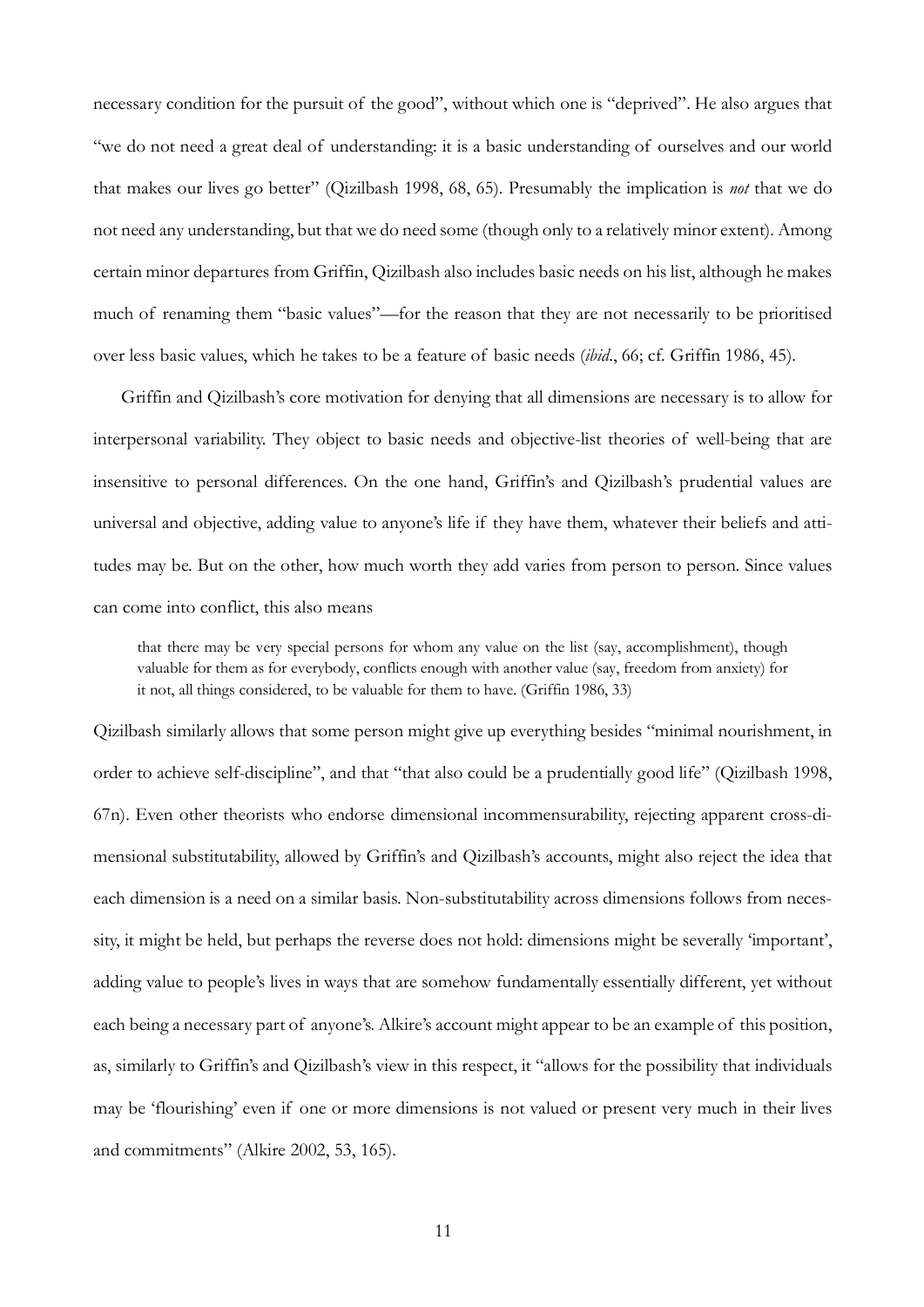We should share Griffin's, Qizilbash's, and Alkire's concern to allow for variation between persons. Still, it leads us astray if we suppose that variation is essentially incompatible with need. Griffin writes,

All needs accounts rest on a distinction between, on the one hand, things that we aim at simply as normal human beings rather than as the particular human beings we are, things that are both necessary to and sufficient for a recognizably human existence, and, on the other hand, things that, as the individuals we are, we choose to go for. (Griffin 1986, 53)

Rejecting the insensitivity of material basic needs to individual differences is also a core motivation for adopting the capabilities approach. Besides ignoring the variety in people's ends, a focus on needs in terms of commodities risks ignoring differences in how people are able to use them and convert them into valuable functionings and capabilities (Robeyns 2017, 113-4). This is Sen's complaint (iii), as listed at the start of section 2. However, it is simply not true that a needs theory must propose that one size fits all. We can easily allow that *different people need different things*—in terms of resources required to achieve given ends, yes, but also that they have different ends they need to pursue. This seems a natural thing to say, if we are not in the grip of the preconception that needs  $=$  minimal basic needs. The necessary constituents of a good life most plausibly vary across persons. In fact, this is illustrated by Griffin's own account of personal values that ostensibly excludes needs. For Griffin, although there is wide variation between people, he claims that for each person there is a mix of prudential values, different values realised to different extents, that is best or most suited to them (Griffin 1986, 60). The good life for Griffin's person especially prone to anxiety does not require accomplishment. It follows that it is not a need for them. Yet although it is not a need for them, Griffin is implicitly claiming that there are other things that they *do need* in order to live the life that best suits them. He describes accomplishment as "giving weight and substance to our lives", alternatively "avoiding wasting our lives" (*ibid*., 30). For other persons, then, if the good life suited to them *does* include accomplishment, this sounds like they had certainly better have it. Almost by definition, avoiding wasting it is necessary for a good life, and if, for some, this requires accomplishment, then that is necessary for them to have good lives. Those things are needs *for them*—in a personal sense of needs particular to particular persons.

Crucially: all this can be so even while lists of needs constructed for public purposes cannot be entirely sensitive to variation in the specific needs entailed by particular persons' particular good, just as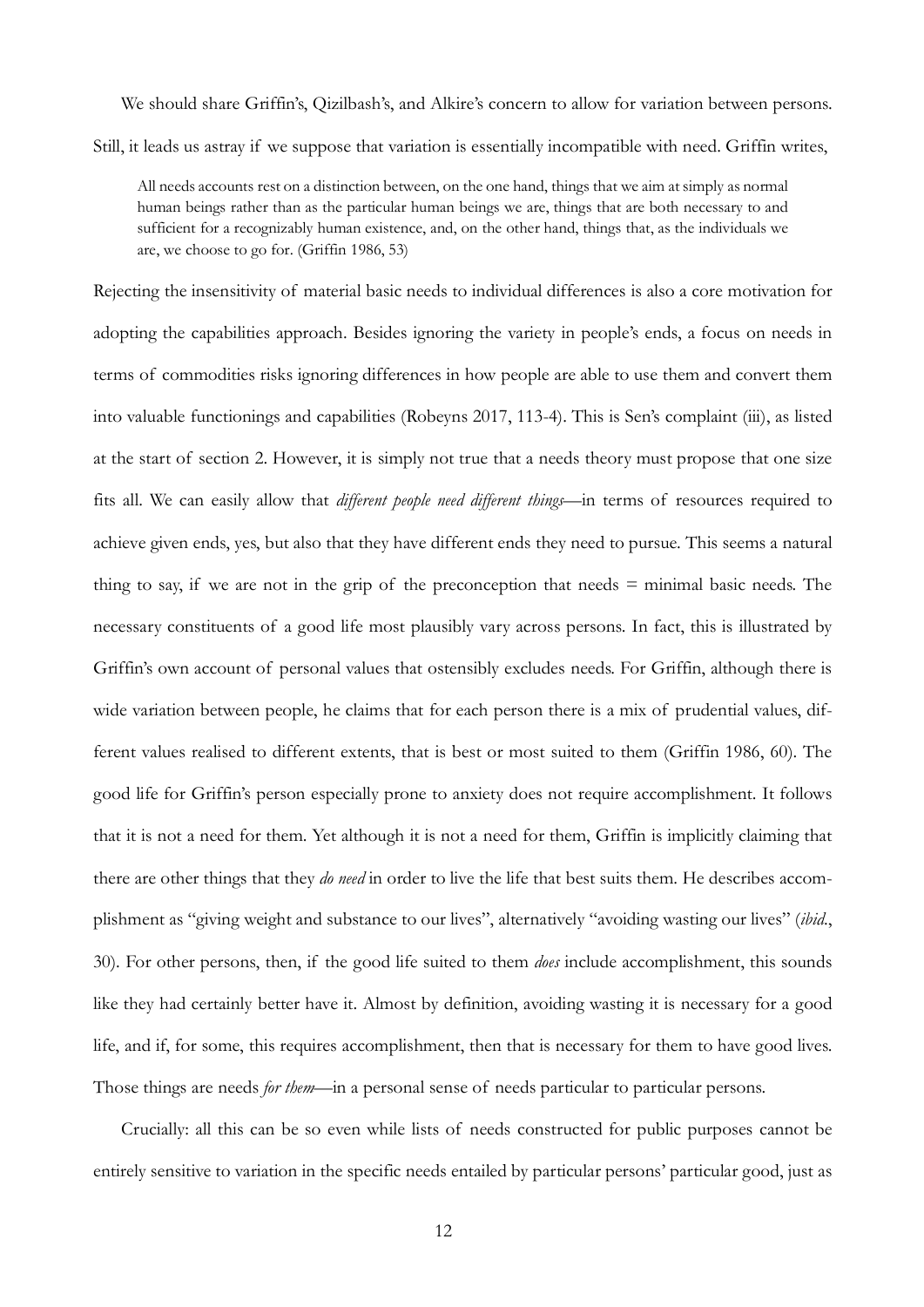lists of capabilities used for public purposes cannot be entirely sensitive to which capabilities are valuable to different people. Giving up the prejudice allows that: (a) 'not every person needs all of the items on a list' is compatible with (b) 'those items designate *the kinds of things* that those people (in the group under evaluation) *generally* need'. Griffin, Qizilbash, and Alkire appear, in effect, to be proposing generalisations about needs of this kind.

I elaborate further on the relevance of generalisation in the following subsection, but before getting to that, notice how, although Griffin might be unhappy about this proposal to implicate needs in his own account, there is a way they could be useful for him. For him, the different mixes of prudential goods appropriate to different people partly depend on their differing capacities and skills (*ibid*., 59). But they do not only depend on these, nor only on people's mere likings or tastes for different things. They appear to depend on something more fundamental to themselves. He draws a distinction between, on the one hand, objects of a person's desires that are "capricious or accidental or arbitrary", and, on the other hand, a person's "non-universal, non-neutral values", the kinds of things that they might have as a life goal or central commitment. About such non-universal values, he writes, "And it is odd to think even that we choose them; generally they choose us, by being the sorts of values that we only have to perceive clearly to adopt as goals" (*ibid*., 54). It seems, then, that a person can find it somehow crucial or irresistible (essential?) to their life that they are able to pursue some goal they have. The useful role the concept of need can play here is in distinguishing the serious values constituting the good of some person's life from the satisfaction of their trivial desires: they are those serious values constitutively necessary for their life going well. This comes without any implication that everyone's serious values, their needs, are the same.

There is another reason well-being pluralists like Griffin and Qizilbash might resist considering their dimensions needs. I mentioned in section 2 the Grix-McKibbin condition for whether an item should be on a list of goods contributing to well-being, and I argued that following it seems to describe some of what the pluralists I discussed earlier are up to. Yet the procedure seems to presuppose operating with such a notion as a 'good life' or 'full life' *sans phrase*, that is, without needing to specify *how* good or full it is—simply opposed to a life that fails to be good or full, period. It suggests the idea of sufficiency,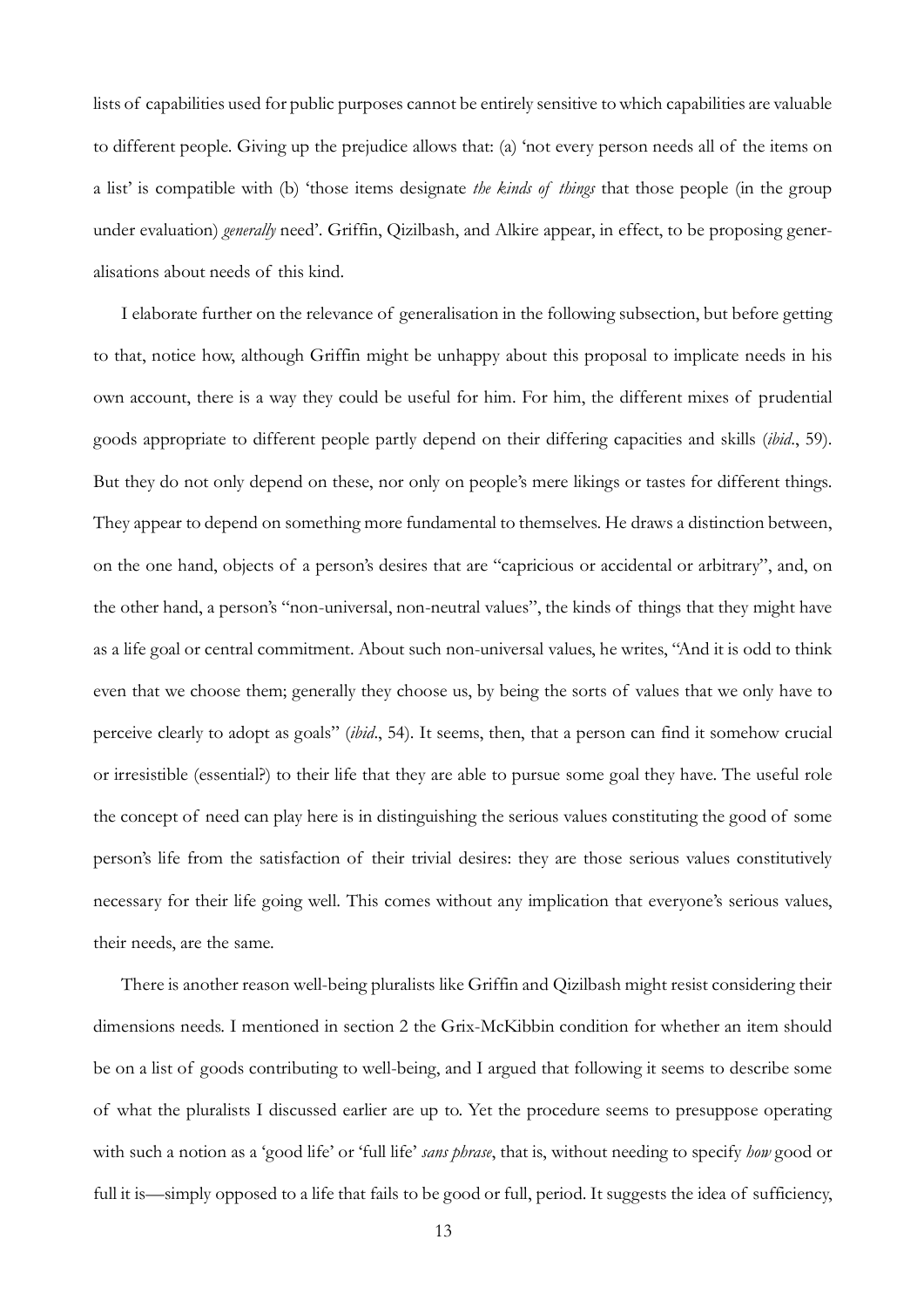that people must have at least a certain extent of attainment along each dimension in order to have a sufficiently good life, where otherwise we cannot say without qualification that they have a good life or not. The concept of need is indeed well-placed to support theories employing notions of sufficiency (*e.g.*, Nielsen and Axelsen 2016), offering a definition of sufficiency as (being capable of) having, doing, and being everything the person needs. But this would ignore a different selection method some pluralist philosophers favour. This is to take two lives that are equal in every possible way and consider simply whether adding attainments of some good to one make it *better* than the other (*e.g.*, Fletcher 2013, 218; Hooker 2015, 19). Indeed, many well-being pluralists do seem to think of their dimensions as goods that a person can simply have more or less of, like silos that they can fill to greater or lesser extents. This fails to contradict the claim that Griffin and Qizilbash implicate needs, however: it could still be that a person needs to have some threshold level of each of these goods in order to have an unqualifiedly good life. Needs may thus coexist with silos. (A feature of such a view could be that, while having enough of one dimension may not be substitutable by having more of another of which one already has enough, there is substitutability across dimensions above this constraint.) I believe that this is the correct interpretation of Griffin's and Qizilbash's implicit positions. Their prudential goods are like silos, but there is strong evidence that they also believe filling each at least to some threshold level is constitutively necessary for having the good life suited to them in particular.

#### 3.2 Flexible Sets and Needs

Alkire and some other capability theorists follow Sen in rejecting the notion that one fixed list should be chosen (Alkire 2002, 29; Sen 1993, 47; Sen 2004, 80). This stands in contrast with Nussbaum's intention that her list be universally applicable, and her claim that people in every society have a right to every capability on it. Although Nussbaum is concerned to account for cross-cultural variation, the way she does so is by appeal to "multiple realizability": she claims that although the same ten capabilities are central everywhere and to everyone, they are concretely specified in different culturally specific forms (Nussbaum 2000, 77). In the contrasting approach of Alkire and others closer to Sen in this respect, the appropriate capability set need not be derived from an all-purpose template of capabilities described at a very high level of generality. Indeed, although Nussbaum's central capabilities might be suited to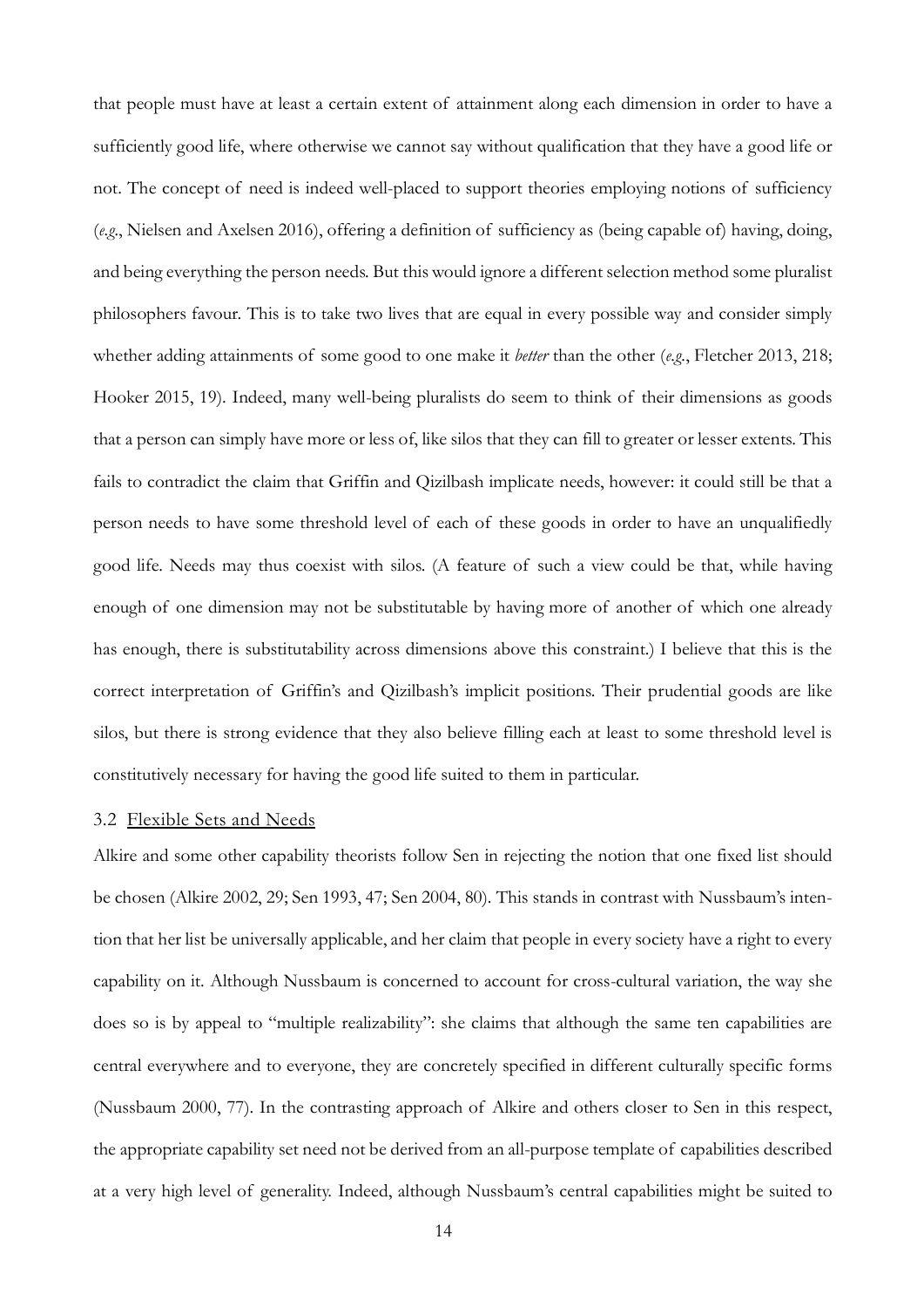specifying constitutional principles, which she indeed takes as her main target, their generality and fixity make them unsuited to other purposes, such as well-being or poverty evaluation (Alkire 2002, 38). Instead, for Alkire and Sen, the selection of capabilities may be based directly on features specific to the context of measurement, influenced also by the purposes of the evaluation and other pragmatic considerations. I leave aside which methods should be used for selecting capabilities, whether those be democratic deliberation (Anderson 1999, 2003; Crocker 2008), participatory processes (Alkire 2002; Frediani 2007), the inquiry of a philosopher-investigator (Claasen 2011), or other means. What is important here is that however that is done there is a process of generalisation over personal differences to some extent—some single set of capabilities is selected in order to evaluate and track changes in the target group as a whole—but where this is something undertaken differently for the purposes of each application (Alkire 2016, 619). Indeed, Alkire argues that what she terms "general functionings" can be identified, which are important general types of valuable functionings that are in a sense multiply realisable, but not necessarily common to all of humanity, potentially only locally, upon which interpersonal agreement within the group can be reached to serve as a standard. For example, as Sen writes, "there may be more agreement on the need to be entertained, or to have the capability to take part in the life of the community, than on the form that entertainment must take or on the particular way the life of the community may be shared" (Sen 1995, 109; Alkire 2002, 31, 53). Unlike the Nussbaum-style approach, in this way the set is chosen from the bottom up, as it were, a generalisation made for a specific purpose, rather than beginning with universals and then interpreting particulars as instances of those from the top down. Which capabilities are valuable may thus be particular to specific individuals and groups in a way unlike accounts of universal lists such as Nussbaum's central capabilities and some accounts of basic needs. Crucially, this disconnection of particular selected sets from any universal set overarching all contexts means that not every capability that is important to a given person must stand as a capability that is essentially common to all of humanity or even to all members of the group only differently manifested. That is to say, and as I quoted Alkire above, even given a set of capabilities selected for a particular evaluative application, not every person may need to possess every one of those capabilities in order to have a good life (Alkire 2002, 53, 165). And again, this is precisely why such a set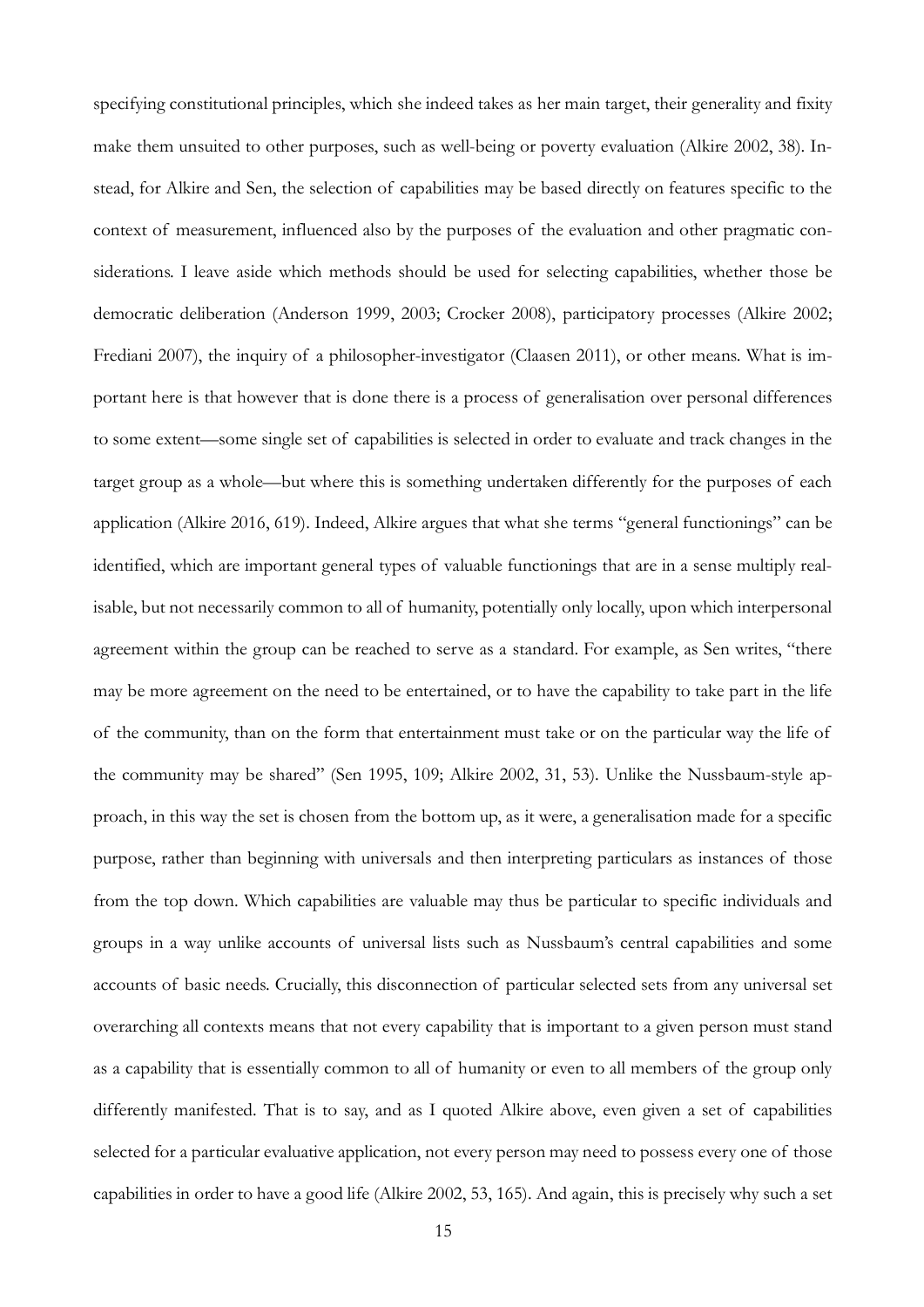could list the kinds of things that *some but not all* members of a group under evaluation *need*. Some of a person's needs may be particular to themselves and other people similar to themselves, but not sufficiently widely shared to be included in a set of functionings and/or capabilities serving as a common basis for certain kinds of evaluation and decision-making taken by or for the wider group of which they are members. But they are still in a particular sense that person's needs.

To summarise, there is nothing preventing the foregoing approach I have sketched from identifying sets of functionings and/or capabilities that: (a) are highly particular to a target group, not based on universals; (b) comprise functionings and/or capabilities we designate as needs because they are *generally* needs for members of that group (and use them to evaluate and track the extent of need-satisfaction in the group as a whole), but which; (c) are not needs for all members of that group.

## **4. Conclusion**

Despite some misunderstandings, needs do not necessarily possess the negative features commonly attributed to them. They can represent ends as well as means; that is, non-minimal and necessary constituents of well-being or some other state of advantage. Needs can be active, not only to have things, but to do and be things; crucially people can also need to have certain capabilities. Like capabilities valuable to some persons but not others, needs need not be universal preconditions for or aspects of the life of human beings as such; they can be personal. However, this paper has not argued that advantage and well-being should be conceptualised in terms of needs *instead of* other concepts, nor indeed defended any specific construct of advantage or well-being at all. Its aim has been to show how the concept of need is not necessarily opposed to, but rather can *augment* other approaches. Unified accounts are possible which recognise that some attainments theorised even roughly in existing ways are not merely good or beneficial for a person to have, but *also* needed. Indeed, as I have shown, prominent capabilities and multidimensional well-being theorists already implicitly employ concepts of need that are expansive in one or more of the respects I mentioned. Explicitly drawing upon the resources need offers can strengthen accounts of well-being and (dis)advantage, including capability theories, in a number of ways: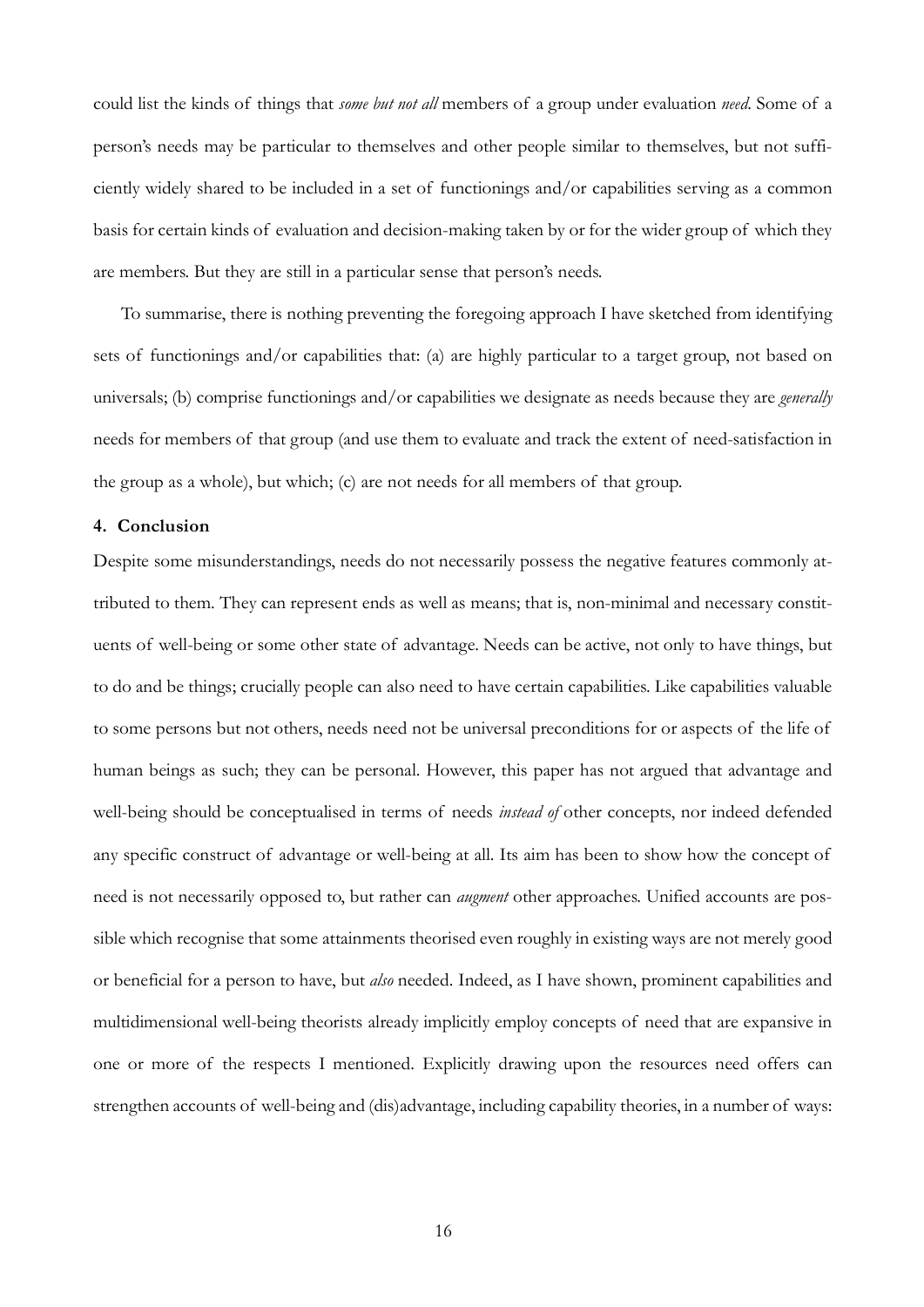- Need distinguishes serious from relatively trivial values. If what are at stake in some context are 'especially valuable' or 'central' things, critical to certain people's well-being, without which they could not unqualifiedly flourish, then those are things those people need.
- Employing need might aid the selection of dimensions, functionings, or capabilities––identifying which to regard most important and to focus on in some application.
- Understanding certain dimensions, functionings, or capabilities as needs vindicates any incommensurability attributed to them that ostensibly blocks their being traded off against other goods, which is otherwise difficult to convincingly justify. This connection is strongly suggested by the logical relation between need and non-substitutability.
- There is also a logical relation between necessity and sufficiency––sufficiency is achieved when all necessary conditions are fulfilled. A sufficient state of well-being or advantage for a person would be having, doing, being, and/or being capable of (having/doing/being) everything they need.

Together, these features of needs promise a further contribution not yet mentioned. As Alkire, following David Wiggins (1998, 5-6), acknowledges, the rhetorical force 'need' possesses is a powerful advantage that the terms 'functioning' and 'capability' lack (Alkire 2002, 162-3). However, this need not be conceded whenever capabilities, functionings, or dimensional attainments otherwise-conceived are at the same time needs. In many cases it can be forcefully and truly asserted that a person needs some functioning or capability (and that one in particular), even while it is a non-minimal contributor to their wellbeing or advantage and/or particular to that person.

**Notes**

<sup>1</sup> Compare Sabina Alkire's conclusion that "[i]t would seem that the basic needs approach, while perhaps lacking an adequate philosophical framework, did have all of the elements of the capabilities approach in view (this is not to say that all socalled 'basic needs' programmes exemplified these elements)" (Alkire 2002, 173).

<sup>2</sup> Ingrid Robeyns notes that in Sen's earlier work the term "capability" designates the *entire set* of functionings which are open to a person to choose, some actual, the others possible. The notion of a "capability" as a *particular* freedom to function in one particular way or narrow set of ways (and of a person hence having a range of "capabilities") comes from other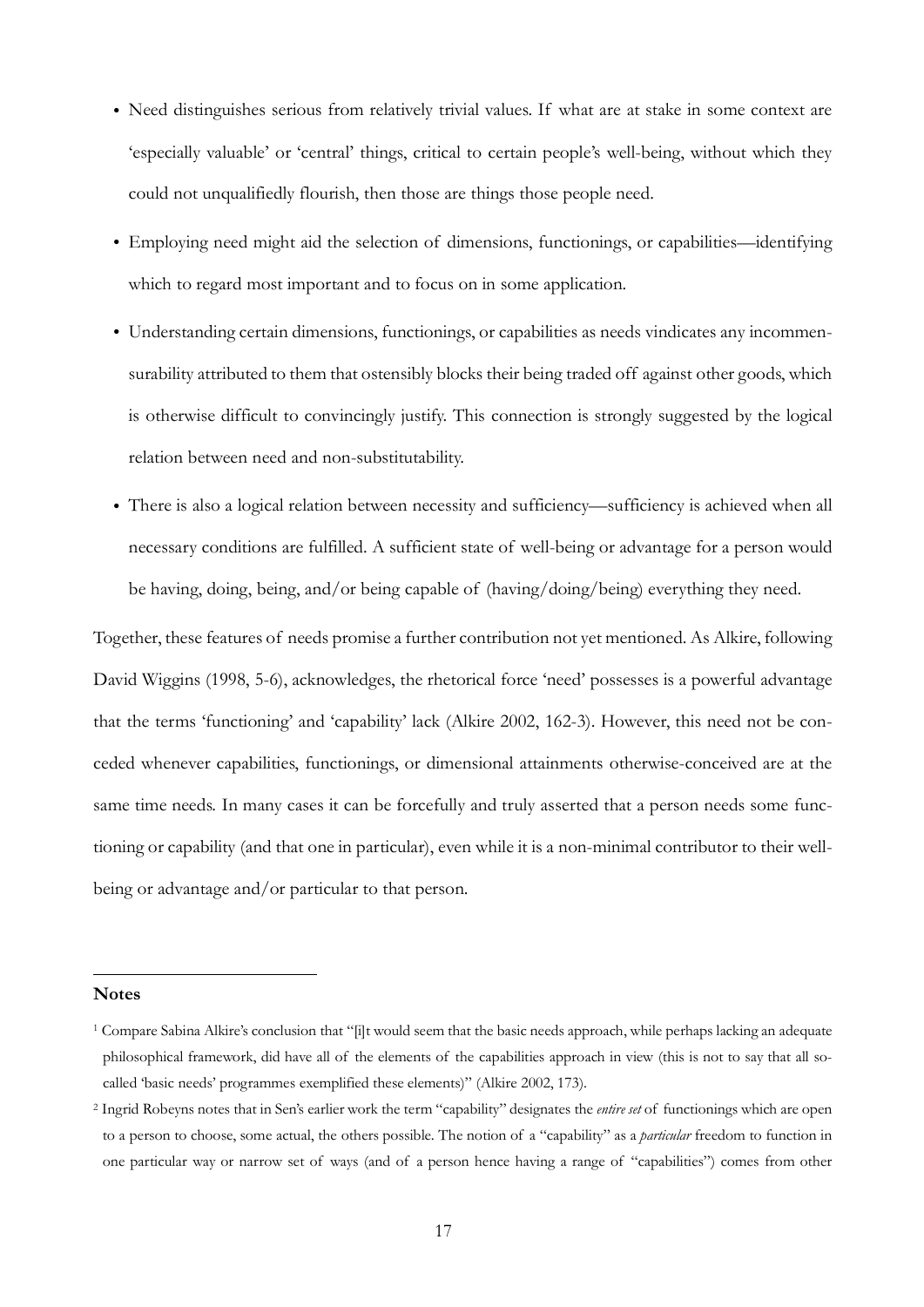authors, and Sen only later partly adopted it (Robeyns 2017, 91-2). I follow the later, now-standard usage, not the original sense, allowing for plural "capabilities".

- <sup>3</sup> In that text Sen uses the term "basic capability". As Robeyns explains, at that point basic capability referred to what he later simply called "capability", reserving basic capability for something different, roughly capability corresponding to a threshold level of deprivation (Robeyns 2017, 94; cf. Sen 1995, 45n).
- <sup>4</sup> Note, however, Rawls' emphasis that primary goods are a device used purely in the description of the basic structure of a just society, not a metric of well-being or advantage in any other application.
- <sup>5</sup> Some philosophers argue that (non-instrumental) needs are exclusively minimal, universal (at least within some society), and essentially connected to political obligation (Braybrooke 1987; Miller 1999; Thomson 1987; Wiggins 1998). Others argue that, in private-morality contexts alternatively, needs may be particular to individuals, although still relatively minimal (Brock and Reader 2002; Reader and Brock 2004). Anscombe (1958) and Grix and McKibbin (2015) notably allow that a person's needs may be more expansive—connected with human flourishing—and not necessarily moralised. My proposal that needs can be both expansive and personal is relatively uncommon, but compare Miller (1979) and Raz (1986). I discuss the philosophical literature on needs elsewhere, as doing so here would take this paper too far afield.
- <sup>6</sup> I thank an associate editor for recommending I reemphasise this, and for pressing me to explain more precisely why need supplements capability without replacing it.
- <sup>7</sup> In Sen's framework, again, the relevant notion of 'good life' in some context may be either well-being or quality of life.

#### **References**

- Alkire, Sabina. 2002. *Valuing Freedoms: Sen's Capability Approach and Poverty Reduction*. Oxford: Oxford University Press.
	- ———. 2005. 'Needs and Capabilities'. *The Philosophy of Need, Royal Institute of Philosophy Supplement* 57: 229-251.
- ———. 2016. 'The Capability Approach and Well-Being Measurement for Public Policy'. In *The Oxford Handbook of Well-Being and Public Policy*, edited by Matthew Adler and Marc Fleurbaey. Oxford: Oxford University Press.

Alkire, Sabina, James E. Foster, Suman Seth, Maria Emma Santos, José Manuel Roche, and Paola Ballon. 2015. *Multidimensional Poverty Measurement and Analysis*. Oxford: Oxford University Press.

- Anderson, Elizabeth S. 1999. 'What Is the Point of Equality?' *Ethics* 109: 287-337.
- ———. 2003. 'Sen, Ethics, and Democracy'. *Feminist Economics* 9: 239-261.
- Anscombe, G. E. M. 1958. 'Modern Moral Philosophy'. *Philosophy* 33: 1-19.
- Boulanger, Paul-Marie. 2011. 'The Life-Chances Concept: A Sociological Perspective in Equity and Sustainable
	- Development'. In *Sustainable Development: Capabilities, Needs, and Well-Being*, edited by Felix Rauschmayer, Ines Omann, and Johannes Frühmann, 83-104. Abingdon: Routledge.
- Claassen, Rutger. 2011. 'Making Capability Lists: Philosophy versus Democracy'. *Political Studies* 59: 491-508.
- Braybrooke, David. 1987. *Meeting Needs*. Princeton, NJ: Princeton University Press.
- Brock, Gillian. 2009. *Global Justice: A Cosmopolitan Account*. Oxford: Oxford University Press.
- Brock, Gillian, and Soran Reader. 2002. 'Needs-Centered Ethical Theory'. *The Journal of Value Inquiry* 36: 425-434.
- Crocker, David A. 2008. *Ethics of Global Development: Agency, Capability, and Deliberative Democracy*. Cambridge: Cambridge University Press.
- Fletcher, Guy. 2013. 'A Fresh Start for the Objective-List Theory of Well-Being'. *Utilitas* 25: 206-220.
- Frediani, Alexandre Apsan. 2007. "A Participatory Approach to Choosing Dimensions." *Maitreyee, E-bulletin of the HDCA* 7: 6-10.
- Goodin, Robert E. 1985. 'The Priority of Needs'. *Philosophy and Phenomenological Research* 45: 615-625.
- Griffin, James. 1986. *Well-Being: Its Meaning, Measurement, and Moral Importance*. Oxford: Clarendon Press.
- Grix, Marco, and Philip McKibbin. 2015. 'Needs and Well-Being'. In *The Routledge Handbook of Philosophy of Well-Being*, edited by Guy Fletcher, 292-306. Routledge.
- Hooker, Brad. 2015. 'The Elements of Well-Being'. *Journal of Practical Ethics* 3: 15-35.
- Maslow, A. H. 1943. 'A Theory of Human Motivation'. *Psychological Review* 50: 370-396.
- Max-Neef, Manfred, Antonio Elizalde, and Martín Hopenhayn. 1989. 'Human Scale Development: An Option for the Future'. *Development Dialogue* 1: 7-80.